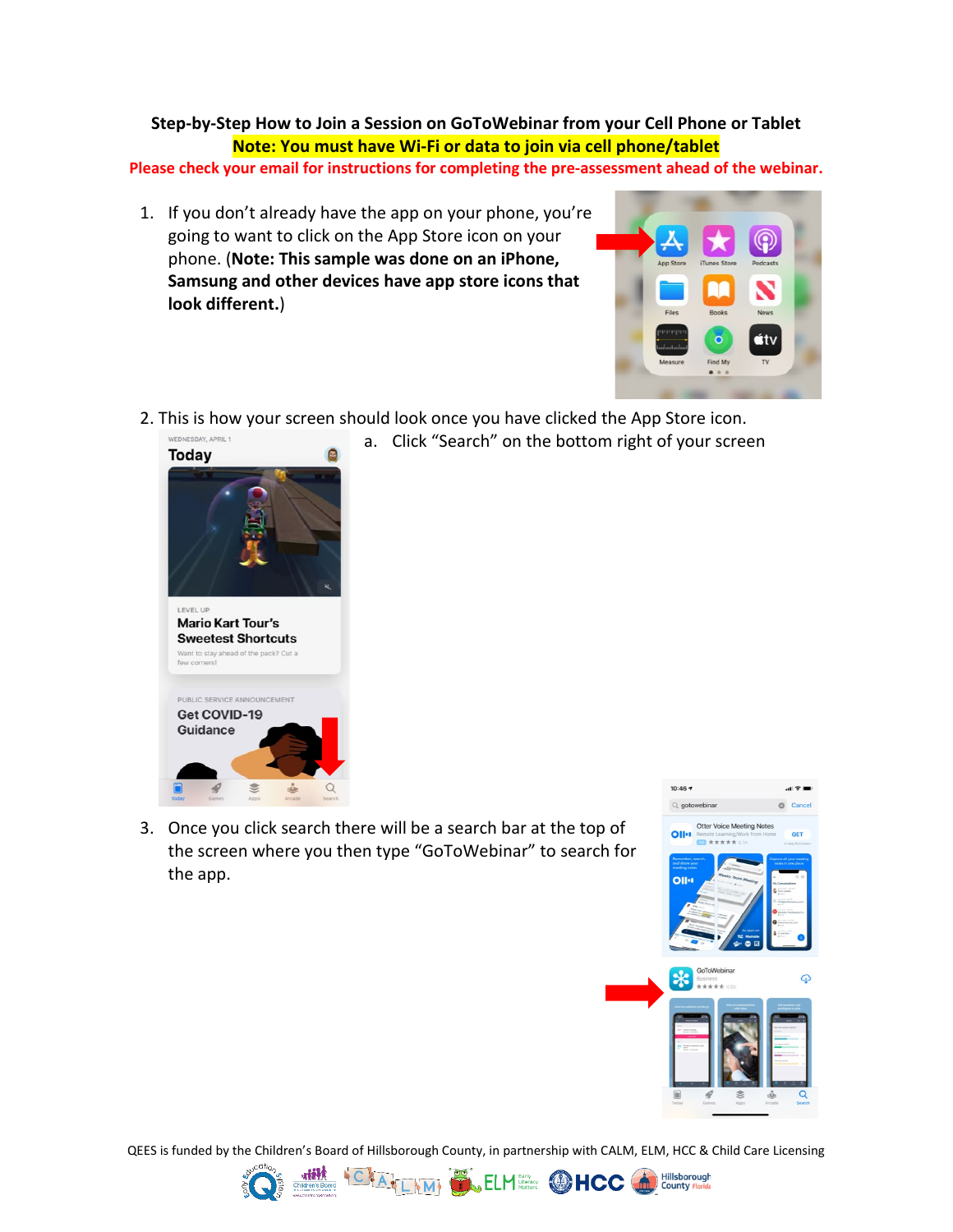a. When the app pops up click "Get" and then once it downloads click "Open"



4. Once you first open the app your screen will appear like this



a. You can close out of the app and go to the confirmation email that you received after you registered. Click "Join Webinar"



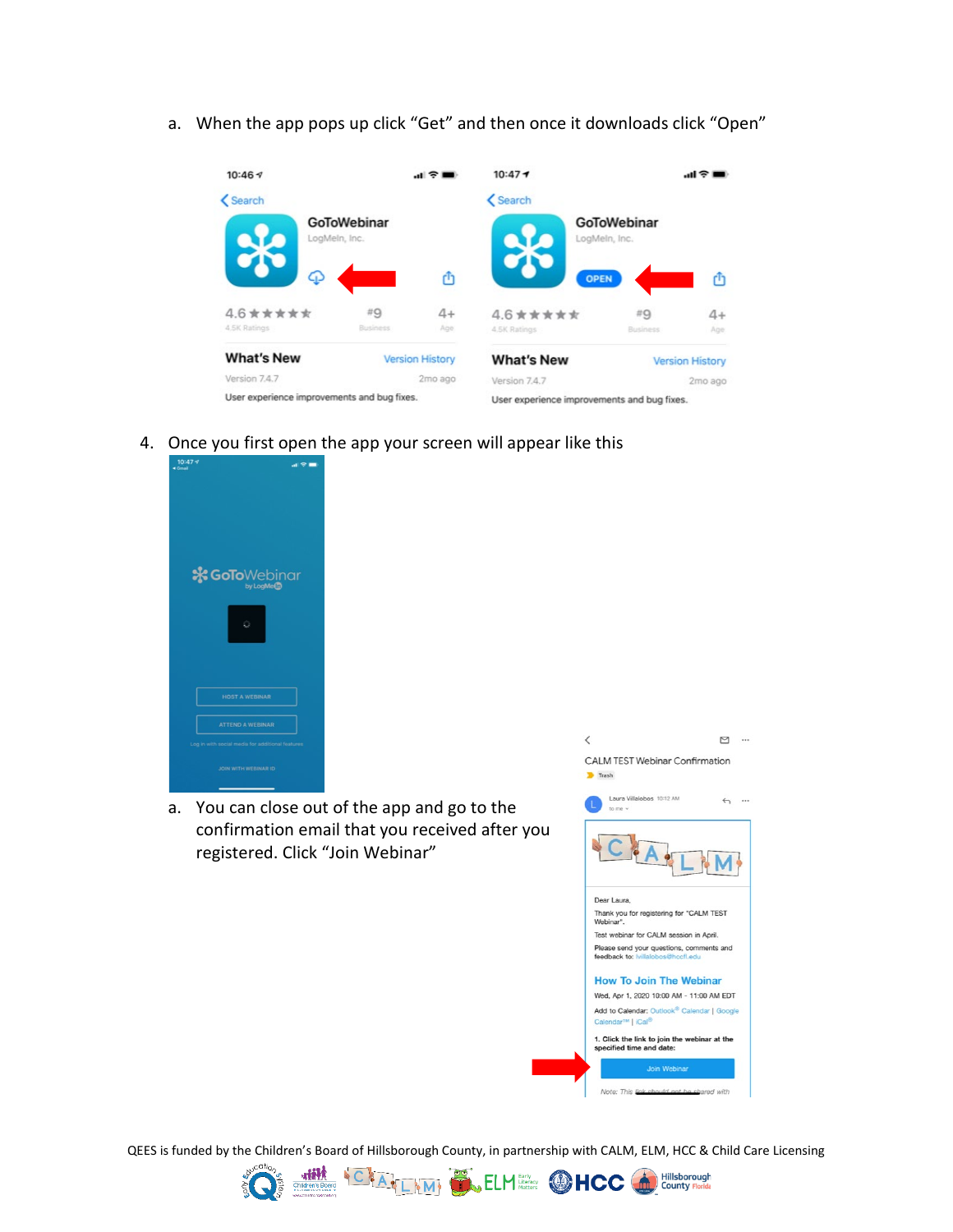5. When you click "Join Webinar" the GoToWebinar app will open. You will need to allow the app use of your microphone settings.



6. If you login before the webinar starts you will see the "Waiting Screen." If you login after the webinar has started you will see the presentation.



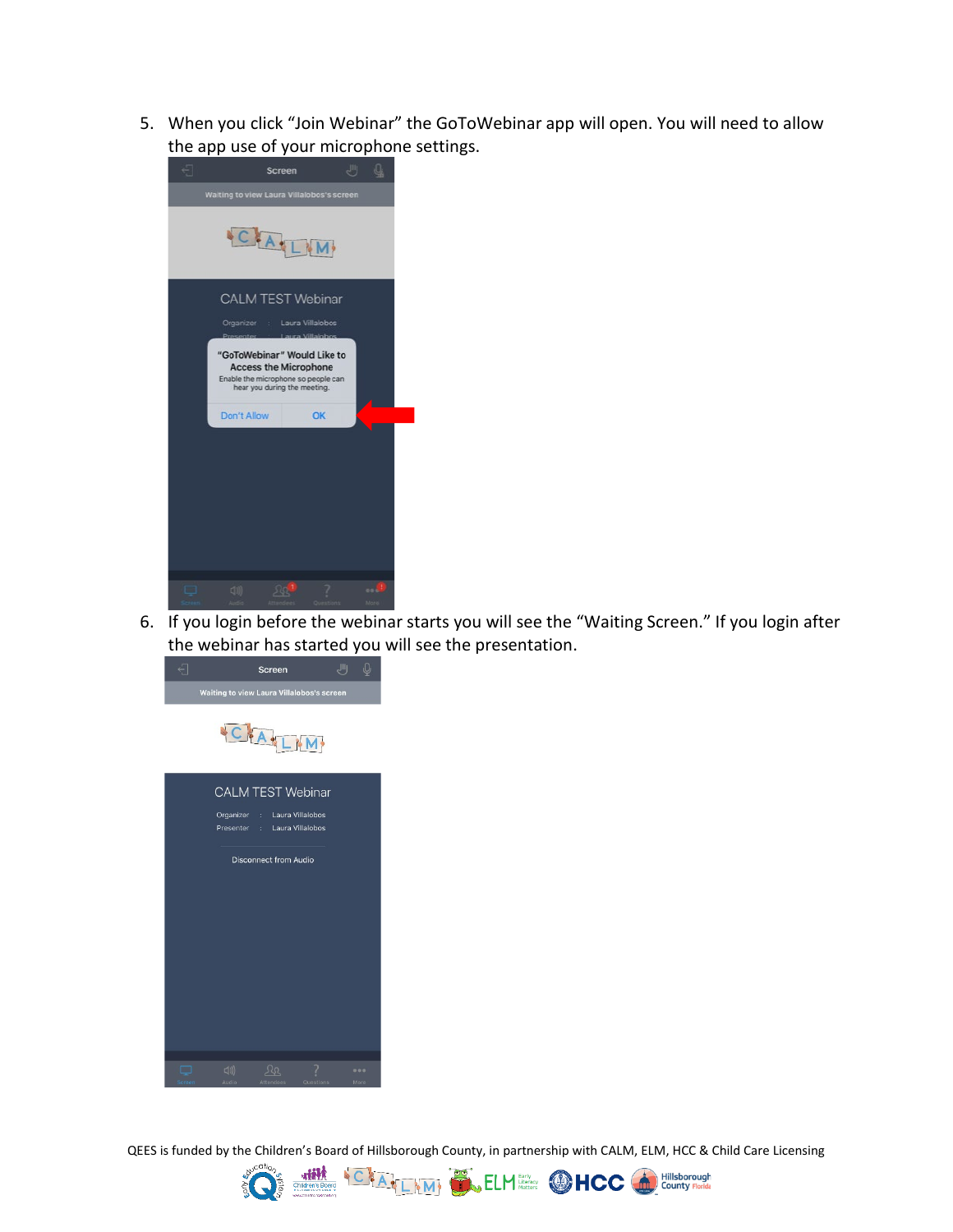7. You can click through the tabs to familiarize yourself with the resources. The "Audio," "Attendees," "Announcements," and "More" tab are shown below.

| €             |                                                                           | Audio                                     | J | $\overline{\mathbb{Q}}$ | $\overline{\bigcirc}$  | <b>Attendees</b> | ىلل | $\overline{Q}$                                   | $\zeta$ Attendees | Announcements                |
|---------------|---------------------------------------------------------------------------|-------------------------------------------|---|-------------------------|------------------------|------------------|-----|--------------------------------------------------|-------------------|------------------------------|
|               |                                                                           | $\widehat{\psi}$                          |   |                         | Announcements          |                  |     | $\,$                                             |                   | Welcome to our test webinar! |
|               | You're connected using the Internet.                                      |                                           |   |                         |                        |                  |     | We're going to practice for<br>the CALM session. |                   |                              |
|               | The phone is recommended when a good Wi-Fi connection<br>isn't available. |                                           |   |                         |                        |                  |     |                                                  |                   |                              |
| $\mathcal{S}$ | Switch to the Phone Call                                                  |                                           |   |                         |                        |                  |     |                                                  |                   |                              |
|               |                                                                           | <b>United States</b><br>+1 (213) 929-4232 |   |                         |                        |                  |     |                                                  |                   |                              |
|               | $^{\circledR}$<br><b>Disconnect from Audio</b>                            |                                           |   |                         |                        |                  |     |                                                  |                   |                              |
|               |                                                                           |                                           |   |                         |                        |                  |     |                                                  |                   |                              |
|               |                                                                           |                                           |   |                         |                        |                  |     |                                                  |                   |                              |
|               |                                                                           |                                           |   |                         |                        |                  |     |                                                  |                   |                              |
|               |                                                                           |                                           |   |                         |                        |                  |     |                                                  |                   |                              |
|               |                                                                           | 20 <sup>1</sup>                           |   | U                       | $\zeta(1)\bigr)$<br>O. | <u>An</u>        | 7   | $\bullet$                                        | $\Box$            | $\Box$<br>7                  |
|               |                                                                           | More                                      |   |                         |                        |                  |     |                                                  |                   |                              |
| 同             | Handouts                                                                  |                                           |   | $\,$                    |                        |                  |     |                                                  |                   |                              |
| ۰             | Settings                                                                  |                                           |   | $1$ >                   |                        |                  |     |                                                  |                   |                              |
|               |                                                                           |                                           |   |                         |                        |                  |     |                                                  |                   |                              |
|               |                                                                           |                                           |   |                         |                        |                  |     |                                                  |                   |                              |
|               |                                                                           |                                           |   |                         |                        |                  |     |                                                  |                   |                              |
|               |                                                                           |                                           |   |                         |                        |                  |     |                                                  |                   |                              |
|               |                                                                           |                                           |   |                         |                        |                  |     |                                                  |                   |                              |
|               |                                                                           |                                           |   |                         |                        |                  |     |                                                  |                   |                              |
|               |                                                                           |                                           |   |                         |                        |                  |     |                                                  |                   |                              |
|               |                                                                           |                                           |   |                         |                        |                  |     |                                                  |                   |                              |
|               |                                                                           |                                           |   |                         |                        |                  |     |                                                  |                   |                              |
|               |                                                                           |                                           |   |                         |                        |                  |     |                                                  |                   |                              |
|               |                                                                           |                                           |   |                         |                        |                  |     |                                                  |                   |                              |
|               |                                                                           |                                           |   |                         |                        |                  |     |                                                  |                   |                              |
| □             | $\Box$ ))                                                                 | 2a                                        | ? |                         |                        |                  |     |                                                  |                   |                              |

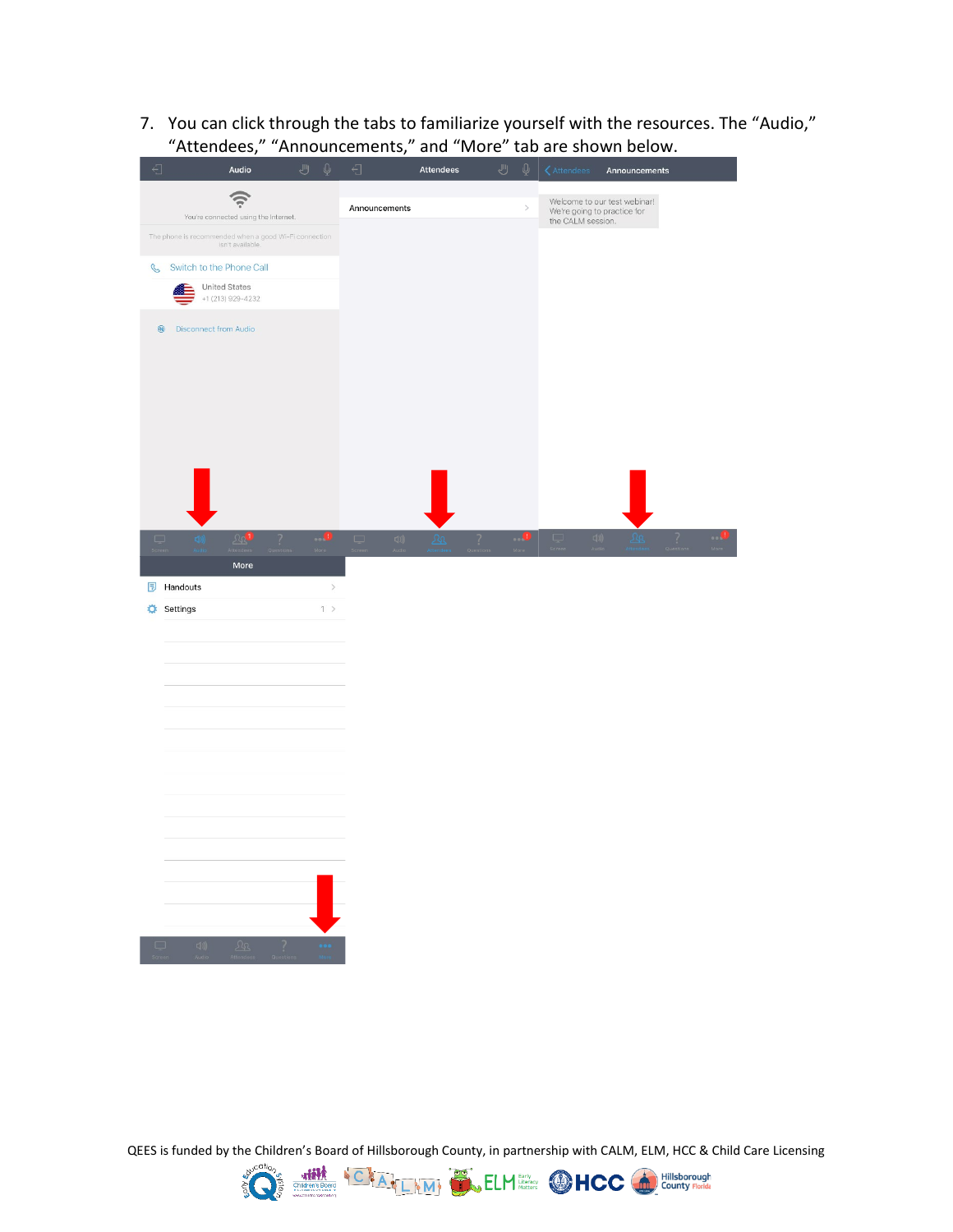- 8. If you have a question at any point during the webinar, you can click on the "Questions" tab and type it out. We will have a time during the webinar to read and answer questions submitted through the "Questions" tab.
	- a. You can also click the "Raise Hand" option if you wish to speak or comment when the speakers ask for participation.



9. If you want to download the presentation, it is available ahead of time at the CALM [Teacher Portal](https://www.calmhcc.org/calm-teacher-portal) or on the GoToWebinar app under the "More" tab and then the "Handouts" tab.



Be sure to return to the webinar so you can watch the presentation. You can keep the handout open in your browser to review after the session is over.

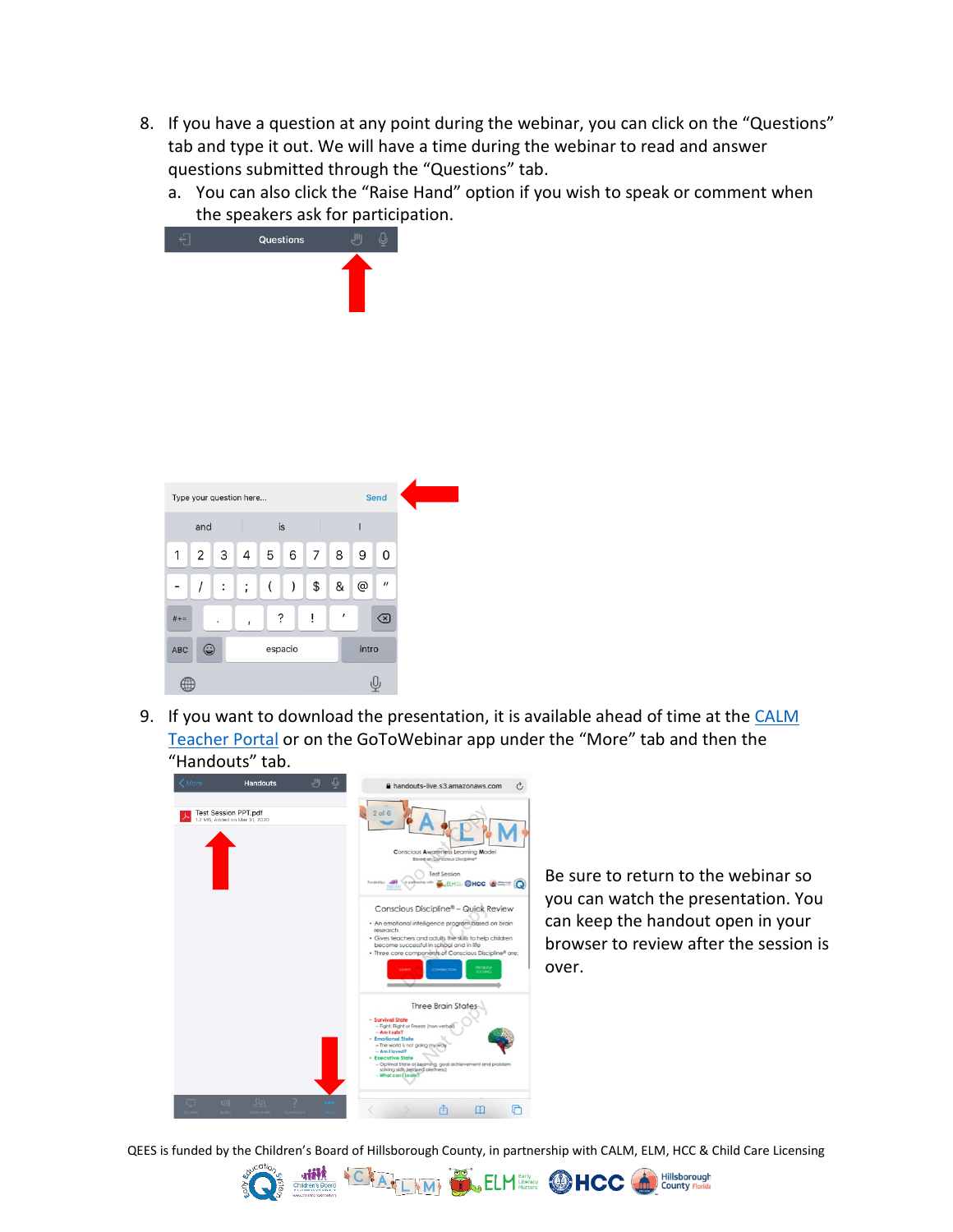10. When the webinar is over. You can exit out by clicking the arrow icon on the top left of the screen and confirming you want to "Leave Webinar."



11. The end of session survey will pop up. Please complete the survey and hit "Submit" when you are finished.